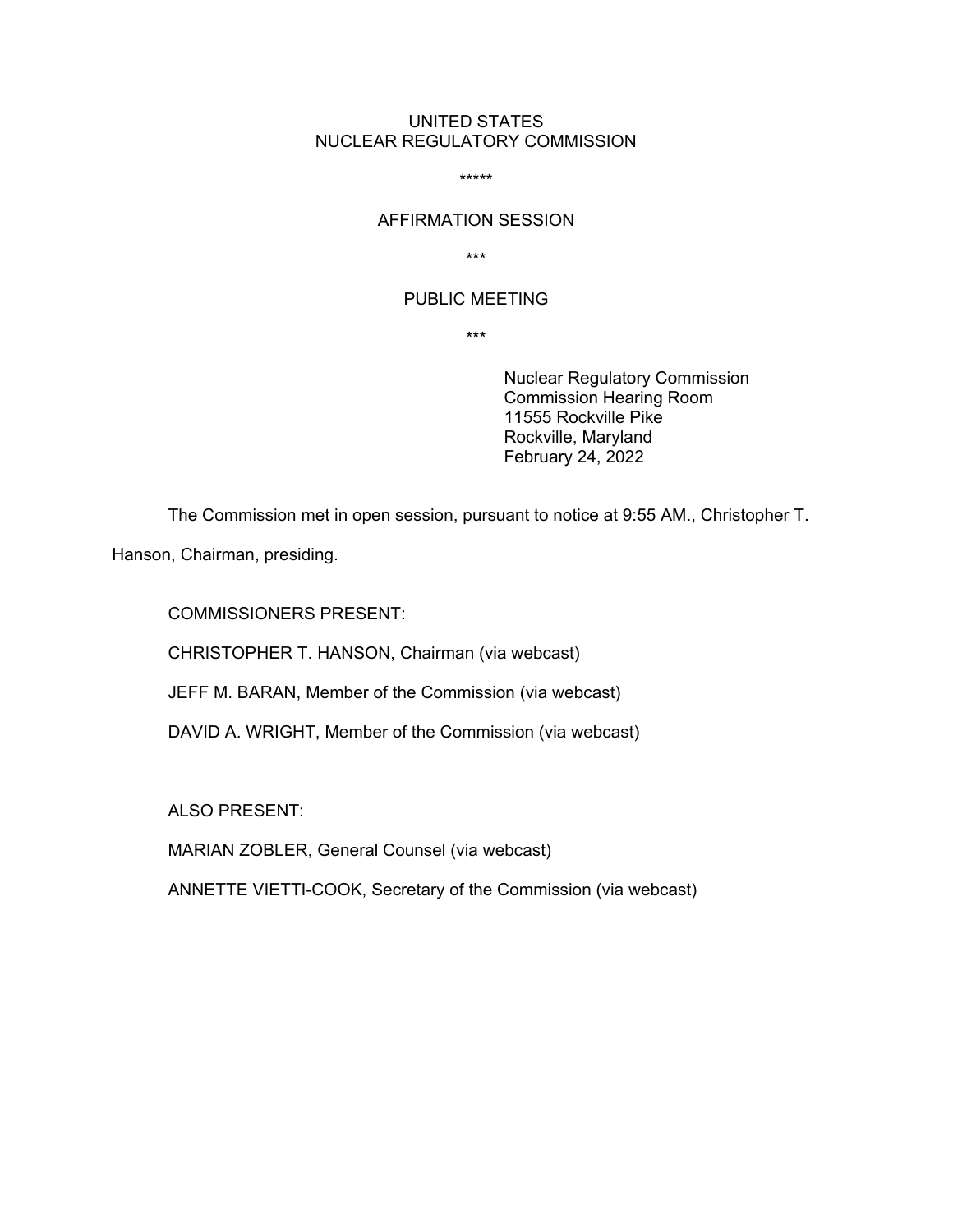# DISCLAIMER

This is an unofficial transcript of a meeting of the United States Nuclear Regulatory Commission on February 24, 2022, conducted via webcast. The meeting was open to the public. This transcript has not been reviewed, corrected or edited, and it may contain inaccuracies.

The transcript is intended solely for general information purposes. As provided by 10 CFR 9.103, it is not part of the formal or informal record of decision of the matters discussed. Expressions of opinion in this transcript do not necessarily reflect final determination or beliefs. No pleading or other paper may be filed with the Commission in any proceeding as the result of, or addressed to, any statement or argument contained herein, except as the Commission may authorize.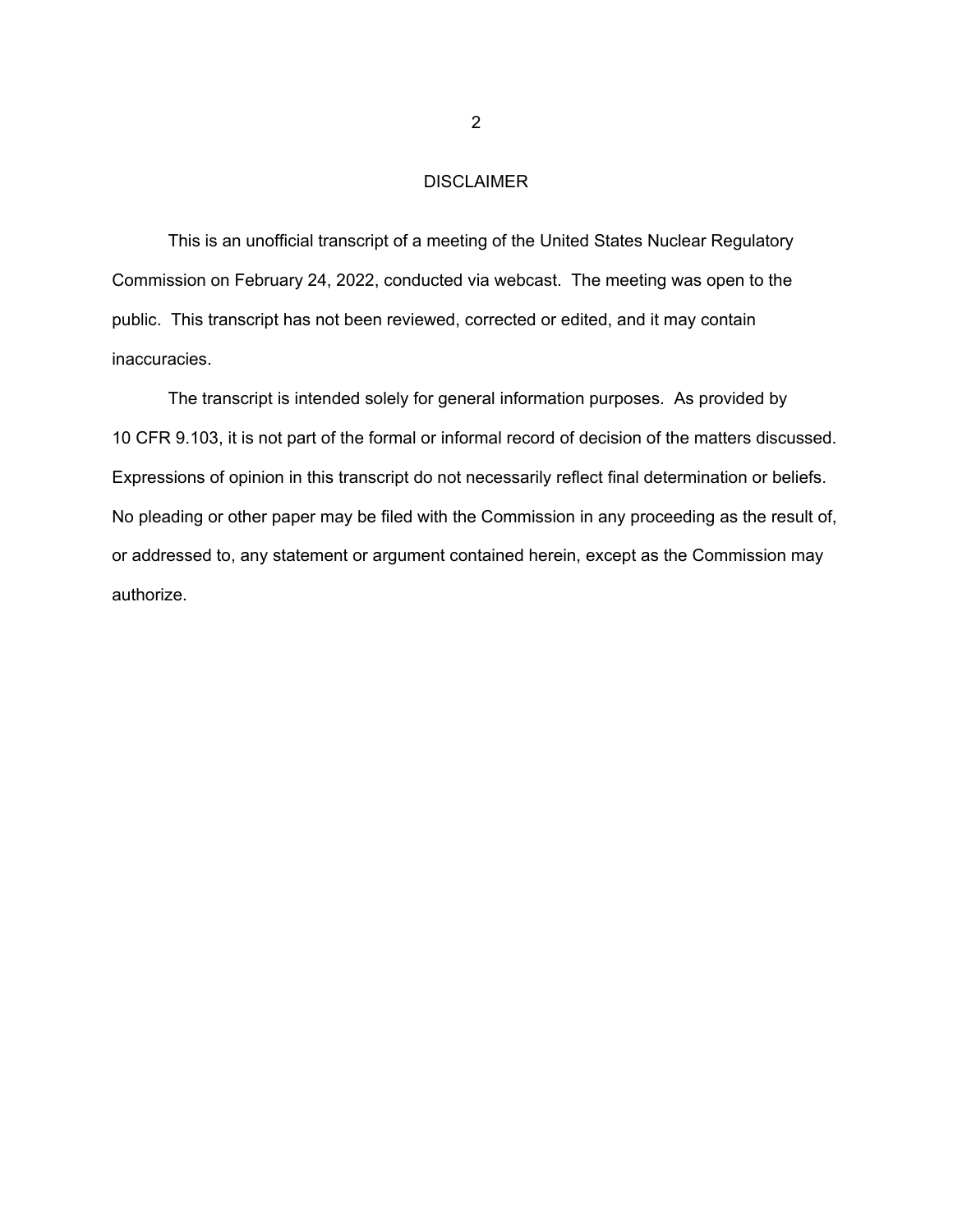[9:55 a.m.]

#### P R O C E E D I N G S

 CHAIRMAN HANSON: Good morning, I am Christopher Hanson, Chairman of the U.S. Nuclear Regulatory Commission, and I am presiding over this public affirmation session, which is being conducted by webcast.

 Joining me are the other currently serving members of the Commission; Commissioner Baran and Commissioner Wright. Also participating are Annette Vietti-Cook, Secretary of the Commission, and Marian Zobler, General Counsel. This meeting is open to the public.

 Madam Secretary, I believe we have 3 orders for affirmation this morning. Would you please lead the Commission through?

 ANNETTE VIETTI-COOK: Yes. Today's first two orders are SECY-20-0113 – Florida Power & Light Company (Turkey Point Nuclear Generating Units 3 and 4), Intervenors' Petitions for Review of Licensing Board Panel-19-3, LBP-19-6, and LBP-19-8 and Order that Provides Generic Direction for All Subsequent License Renewal Proceedings Pending Before the Agency.

 The Commission is being asked to act on a Memorandum and Order addressing two petitions for review jointly filed by Friends of the Earth, National Resources Defense Council, and Miami Waterkeeper relating to the application of Florida Power & Light Company for subsequent license renewal of two nuclear power reactors, Turkey Point Nuclear Generating Units 3 and 4. The two petitions relate to three Board decisions— Licensing Board Panel-19-3, 19-6, and 19-8.

 The Commission, with Commissioner Wright dissenting in part, has voted to approve a Memorandum and Order which reverses the Commission's previous decision in this proceeding,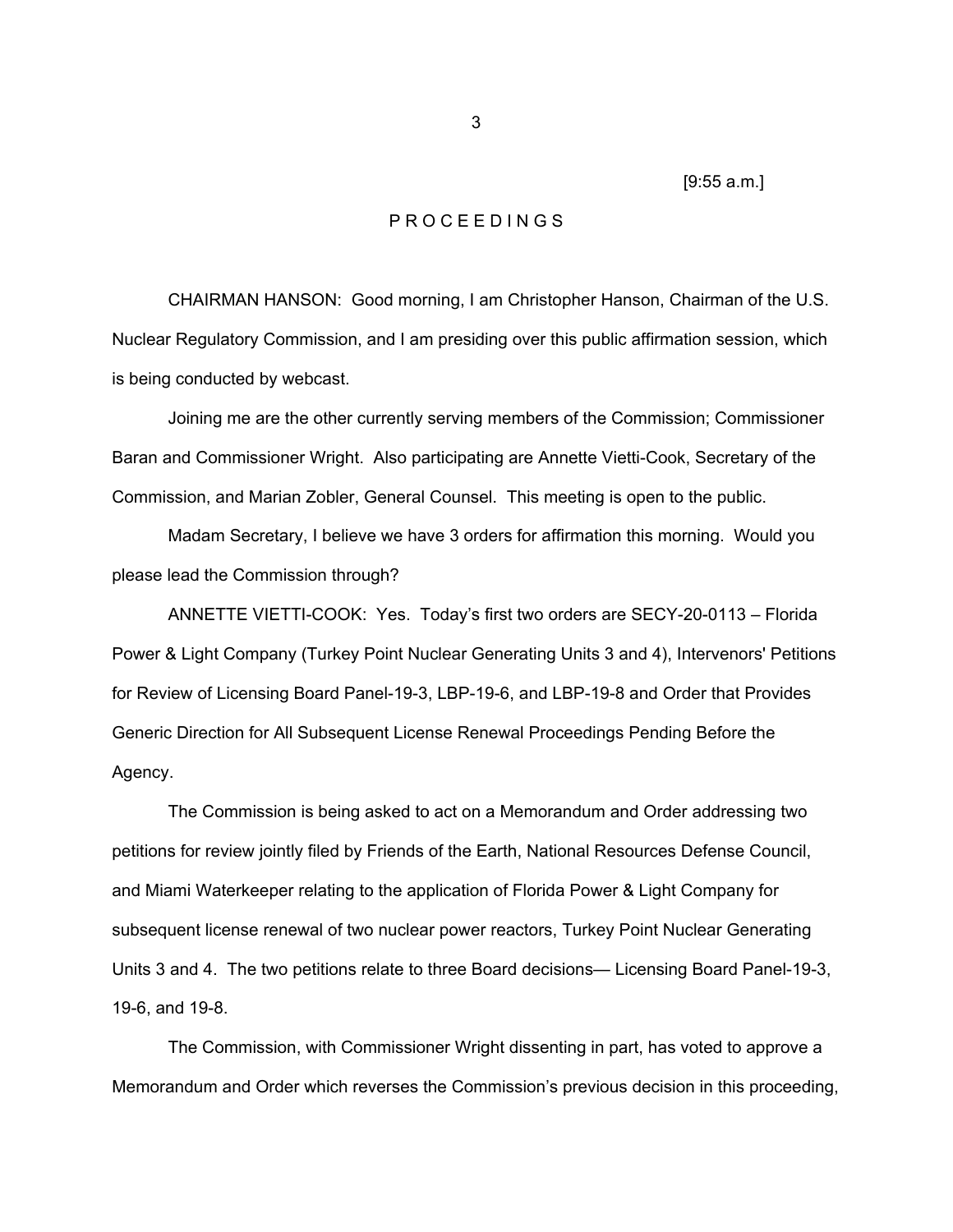Commission Legal Issuance 20-3, that held that 10 C.F.R. § 51.53(c)(3) applies to a subsequent license renewal applicant's preparation of an environmental report. The Commission holds that the Generic Environmental Impact Statement for License Renewal of Nuclear Plants did not address subsequent license renewal. It leaves the Turkey Point licenses in place and directs the staff to modify the expiration dates for Units 3 and 4 to 2032 and 2033, respectively; and directs the parties to submit their views on the practical effects of (1) the subsequent renewed licenses continuing in place and (2) the previous licenses being reinstated. The Commission also dismisses the pending appeals and states that the NRC will issue a hearing opportunity after the staff completes a new site-specific environmental impact statement.

 Additionally, the Commission approved a separate, but related, Order that provides generic direction for all subsequent license renewal proceedings pending before the agency.

Would you please affirm your votes after I call your name? Chairman Hanson.

CHAIRMAN HANSON: Aye.

ANNETTE VIETTI-COOK: Commissioner Baran.

COMMISSIONER BARAN: Aye.

ANNETTE VIETTI-COOK: Commissioner Wright.

COMMISSIONER WRIGHT: Aye.

 ANNETTE VIETTI-COOK: Thank you. Today's third order is SECY-21-0020 – Exelon Generating Company, Limited Liability Company (Peach Bottom Atomic Power Station, Units 2 and 3), Beyond Nuclear's Motions to Submit a New Contention and Reopen the Record.

 The Commission is being asked to act on a Memorandum and Order addressing Beyond Nuclear, Incorporated's motions for leave to file a new contention and to reopen the record relating to the application of Exelon Generating Company for subsequent license renewal of two nuclear power reactors, Peach Bottom Atomic Power Station, Units 2 and 3.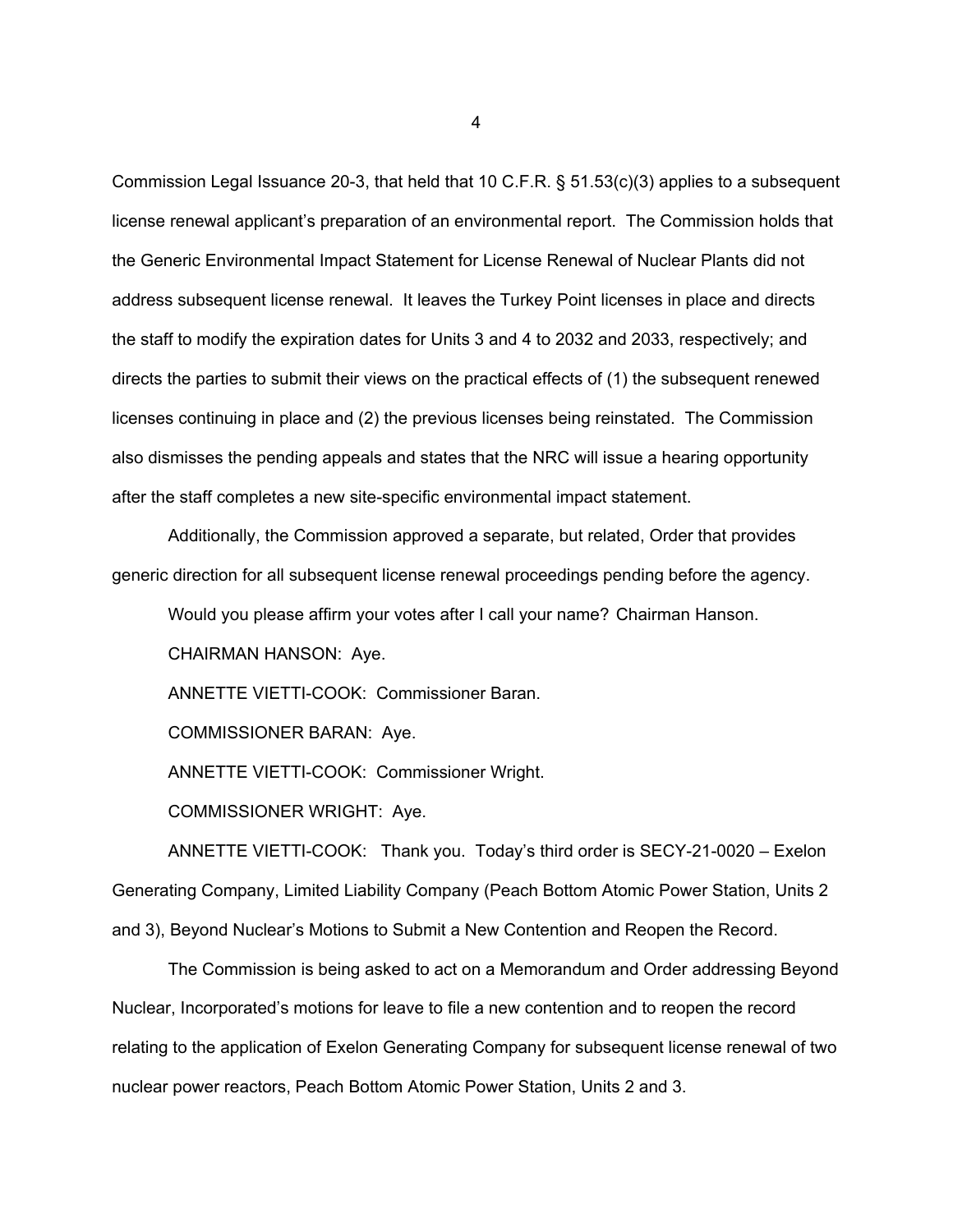The Commission, with Commissioner Wright dissenting in part, has voted to approve a Memorandum and Order which reverses the portion of the Commission's previous decision in this proceeding, Commission Legal Issuance 20-11, which applied the reasoning in CLI-20-3 in the Turkey Point proceeding regarding the interpretation of 10 C.F.R. § 51.53(c)(3) as applying to a subsequent license renewal applicant's preparation of an environmental report to this case. It also leaves the Peach Bottom licenses in place and directs the staff to modify the expiration dates for Units 2 and 3 to 2033 and 2034, respectively; and directs the parties to submit their views on the practical effects of (1) the subsequent renewed licenses continuing in place and (2) the previous licenses being reinstated.

Would you please affirm your votes after I call your name? Chairman Hanson.

CHAIRMAN HANSON: Aye.

ANNETTE VIETTI-COOK: Commissioner Baran.

COMMISSIONER BARAN: Aye.

ANNETTE VIETTI-COOK: Commissioner Wright.

COMMISSIONER WRIGHT: Aye.

ANNETTE VIETTI-COOK: That's all I have. Thank you

 CHAIRMAN HANSON: Thank you Madam Secretary. Would any of the members of the Commission like to make comments regarding the decisions just reached? Hearing none, thank you for your participation, I will call the affirmation session to a close and we may begin our Briefing on Regulatory Research Program Activities.